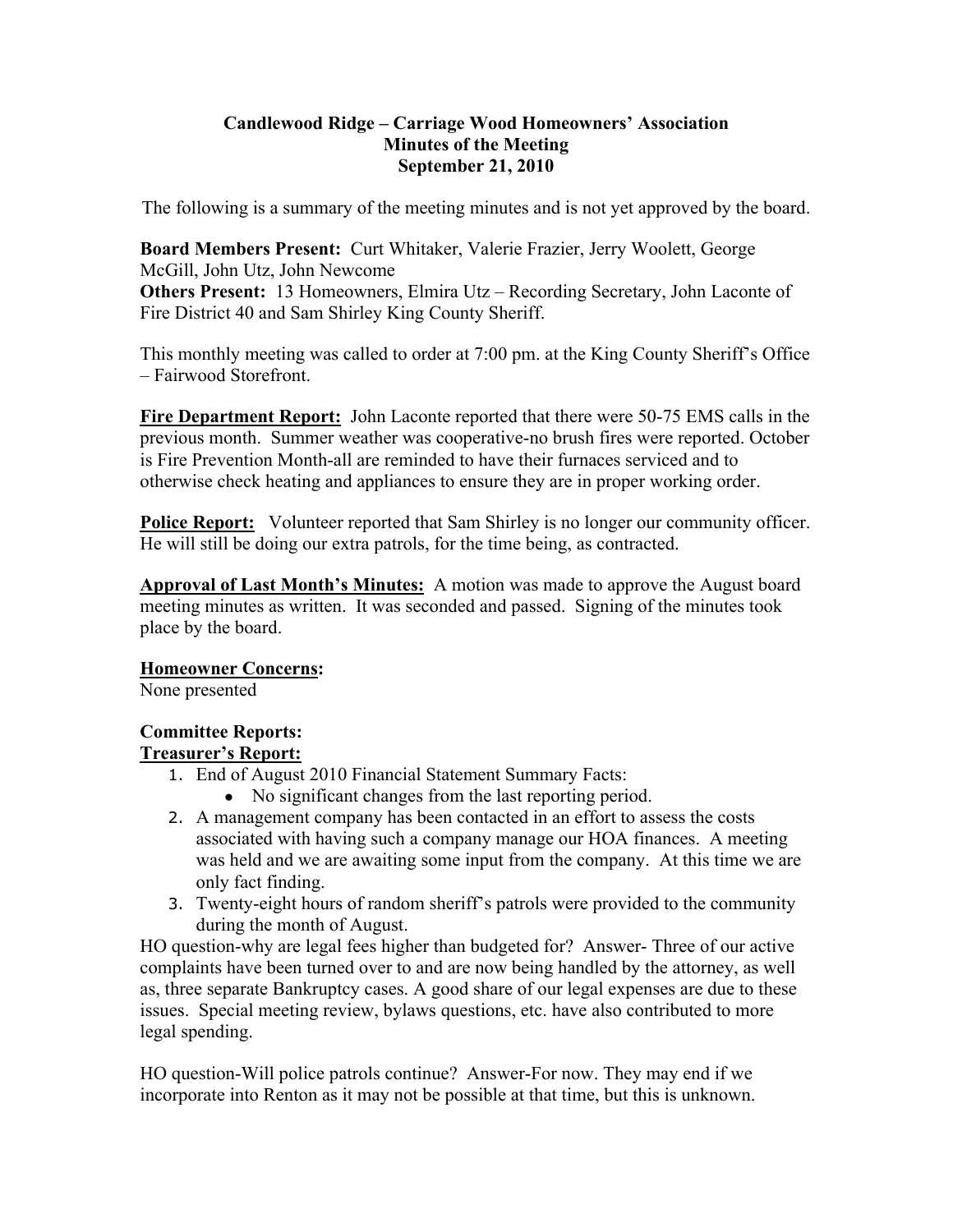## **ACC Report:**

 Fifteen ACC requests were submitted since the last meeting. Nine were for paint, one for a fence, three for landscaping, one for a roof and one for a miscellaneous project.

- 1. Reminder Our CC&Rs and Rules and Regulations clearly state that exterior projects such as roofs, painting, fencing, decks, driveways, major landscaping and patios require the submission and approval of an ACC request before commencing the project. The ACC has up to 30 days to respond to an ACC request but tries to respond much sooner than that. It is recommended that if a response to an ACC request has not been received within two weeks, the homeowner should contact the ACC Chairman via email at architecture@crcwhoa.org or by leaving a voice message at  $425-738-8611$ . For emergency type repairs notify the ACC Chairman as indicated above and mention that it is an emergency type situation. Please do not contact the ACC chairman via a home phone number.
- 2. Please remember we do not accept ACC request forms via email. Please mail them to CR/CW HOA, PO Box 58397, Renton, WA 98058.

#### **Common Areas Maintenance Report:**

- 1. Reminder to all Homeowners It is our responsibility (Not King County's) to keep the street drains clear. Please clear the debris and leaves from the drains by your house and at the ends of your street.
- 2. We continue to have branches and trees fall onto the paths at CR Park. Please contact me at commonareas  $@$ crcwhoa.org or call 425-738-8611 and leave a message if you notice any trees or branches at either park or any of the Common areas or entrances.
- 3. I replaced the broken Mutt Mitt 4 by 4 post in CR Park had to straighten the mutt mitt container as it was bent in several places, and moved our signs to the new post.
- 4. The large slide at CR Park has been repaired. White River Fence flipped and turned it and moved and replaced the base into new cement. They tightened all the bolts and checked all bolts on the rest of the big toy while they were there. The bill came to \$547.50.
- 5. We are going to have all the water turned off at Parks and Entrances since summer is now over.
- 6. Our contract with Canber, our landscape co. expires this year. I have asked for a meeting with their representative to go over all areas and things we need done and the frequency to have them done. Hopefully this will get done in the next week or so.
- 7. Please keep a watch for suspicious Activity and call 911 we have a case number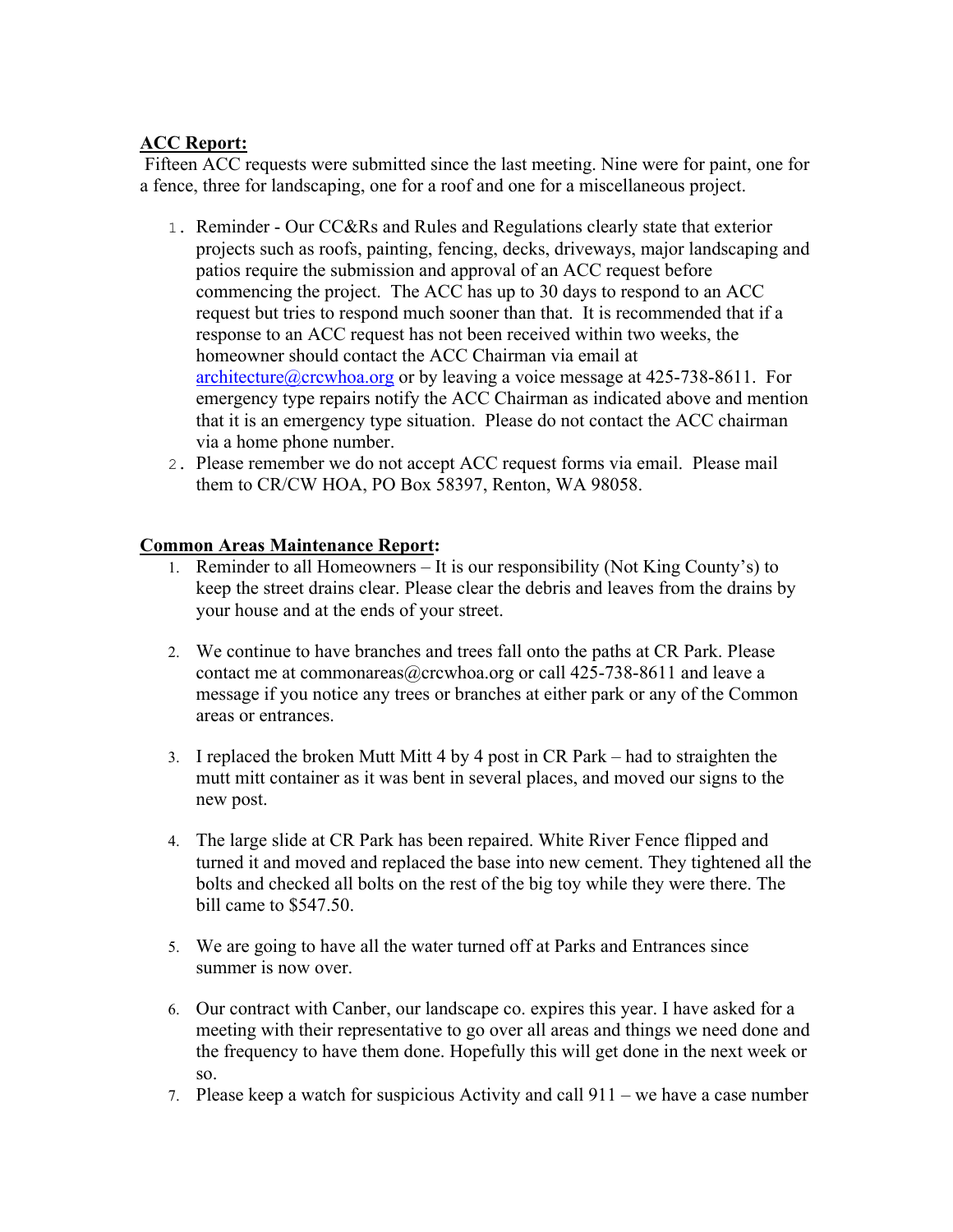to report any after hour or unruly activity in the Parks #09-179682.

Reminder: Our parks are private parks which exist for the use and enjoyment of HOA residents, their families and guests. They are not public parks. Our park usage rules apply to everyone. Following are some of the rules that have been established to maximize safety, and minimize liability and maintenance cost:

A. Park Hours: 9:00 am to dusk.

B. No Smoking, alcohol, drugs, loud music, golfing, motorized vehicles or Fireworks are allowed.

C. Animals must be leashed and owners are responsible for cleaning up after their animals.

## **Complaints Negotiations Report:**

- 1. There are currently 12 open active complaints
	- a. 6 are in the fines stage
	- b. 5 have received their  $1<sup>st</sup>$  non-compliance letters
	- c. 1 has received their 2nd certified non-compliance letter
	- d. Three of our active complaints have been turned over to our attorney.
- 2. One non-compliance issue was closed since the last meeting.
- 3. Reminder:

**Typically we do not investigate and submit non-compliance letters in response to anonymous complaints. We expect complaints to be signed, and an address and phone # to be provided so additional information, if needed, can be requested.** 

#### **Capital Improvement Committee:**

Please contact the board if you have any ideas for Capital Improvements.

## **Legal and Insurance Report:**

Settlement negotiations ongoing in lawsuit.

#### **Rental Home / Change of Address Committee**

Changes of Address and Rentals

• Reminder – When HOA correspondence needs to be delivered to an address other than the HOA street address, your HOA needs to be notified in writing of the correct address to send the correspondence. This applies to absentee homeowners who are renting or leasing their homes, homes that are vacant, and homeowners who choose to receive their correspondence at a PO Box or alternate address. In addition homeowners who are renting or leasing are required to comply the provisions of the Leasing/Rental of Homes/Tenants Rules and Regulations.

## **Old Business:**

Discussion of Special Meeting

Statement from Chairman-Three blocking issues have delayed the announcement of the meeting. Waiting on a final response from the HOA attorney on these issues, who is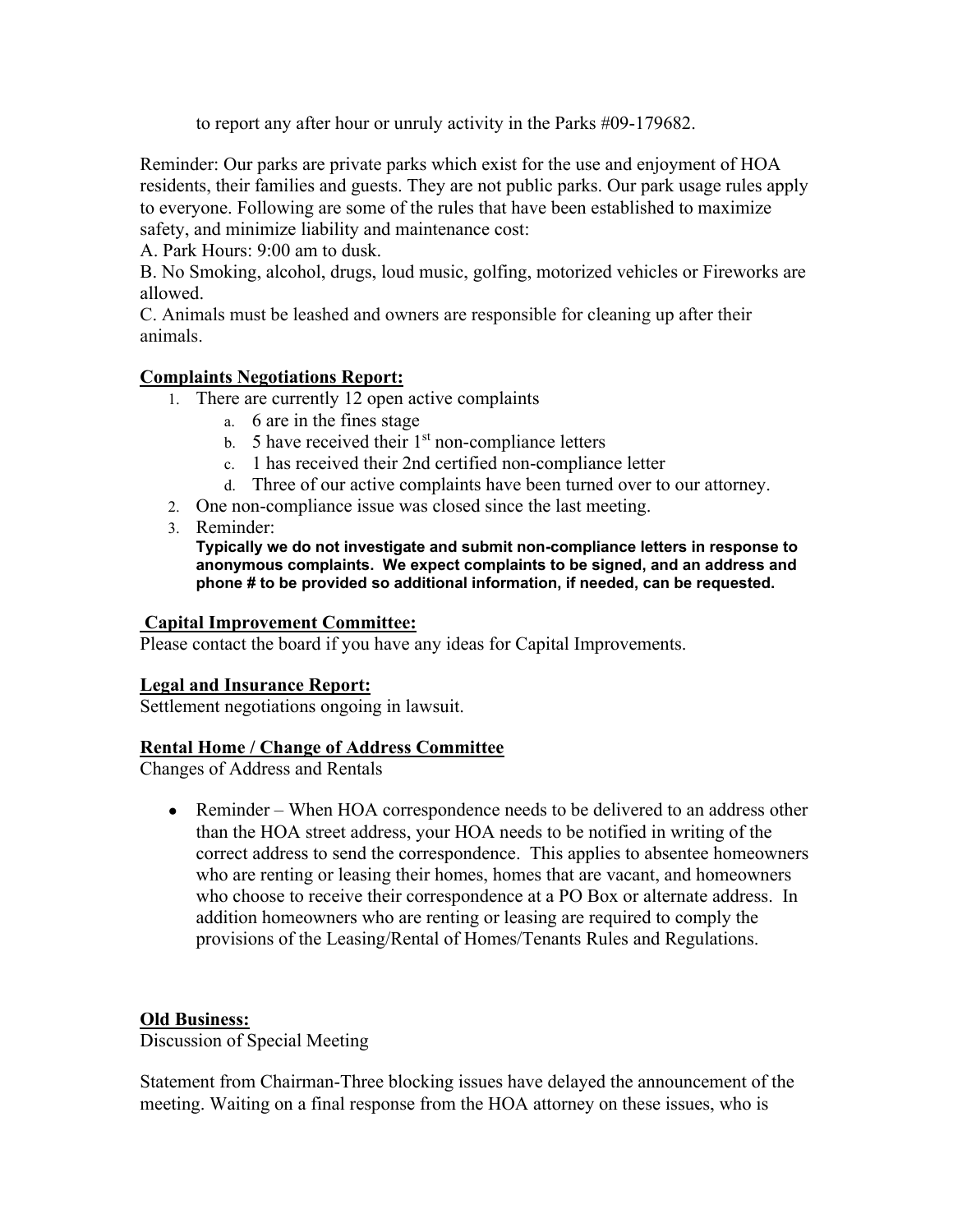currently on vacation. Chair wants the issue settled.

HO said he heard that "any director" was being taken as a singular clause? Response from Chairman is that the language is being clarified. The HOA attorney is expected to clarify in a special letter to homeowners as well as in person at the Special Meeting. This letter is expected to be sent to all HO as part of the announcement of the special meeting.

HO asserted that the moderator is supposed to be impartial but is working with the HOA board and thus may not be impartial. The chairman answered that the moderator is impartial. He reminded everyone that he is a professional in his field as is the HOA attorney, with their reputations and livelihood on the line. He's been given documents to review and has given feedback on those documents.

HO asserted that there was no opportunity for input regarding a Moderator being used. Secretary offered that the use of a moderator had been presented at prior meetings as was recorded in the minutes. Legal chair offered that it was also shared with the HO group seeking the special meeting via email.

Chairman shared that nearly \$10k has been spent on using the HOA attorney to review documents, law and procedure because Mr. Ludwig disregarded the suggestion that his group have their data first reviewed by an attorney.

HO asked if their own hired moderator would be considered. Chair answered that yes, but only if the process is to be further delayed.

Chair shared that seeking the input of the HOA attorney and about hiring an impartial moderator is not about saving any board member's position-it is about making sure the Special Meeting is legally sound and done properly. Learning has been done on all sides of this question.

HO offered this statement- We can make a compromise and not follow the letter of the law, "we can make the law" in the interest of compromise.

HO offered that while she respects her neighbors and doesn't want anyone in the room to be upset with her she appreciates that we have rules and an HOA.

#### **New Business:**

**Welcoming Committee** – If you are new to the neighborhood and would like an HOA information packet, call the HOA phone number at 425-738-8611 and leave a voice message or send an email request to  $info@crcwhoa.org$ .

One welcome packet was delivered since last meeting.

**Special Topics:** Visit our Website and contact the HOA via Email at: Web – www.crcwhoa.org Email – info@crcwhoa.org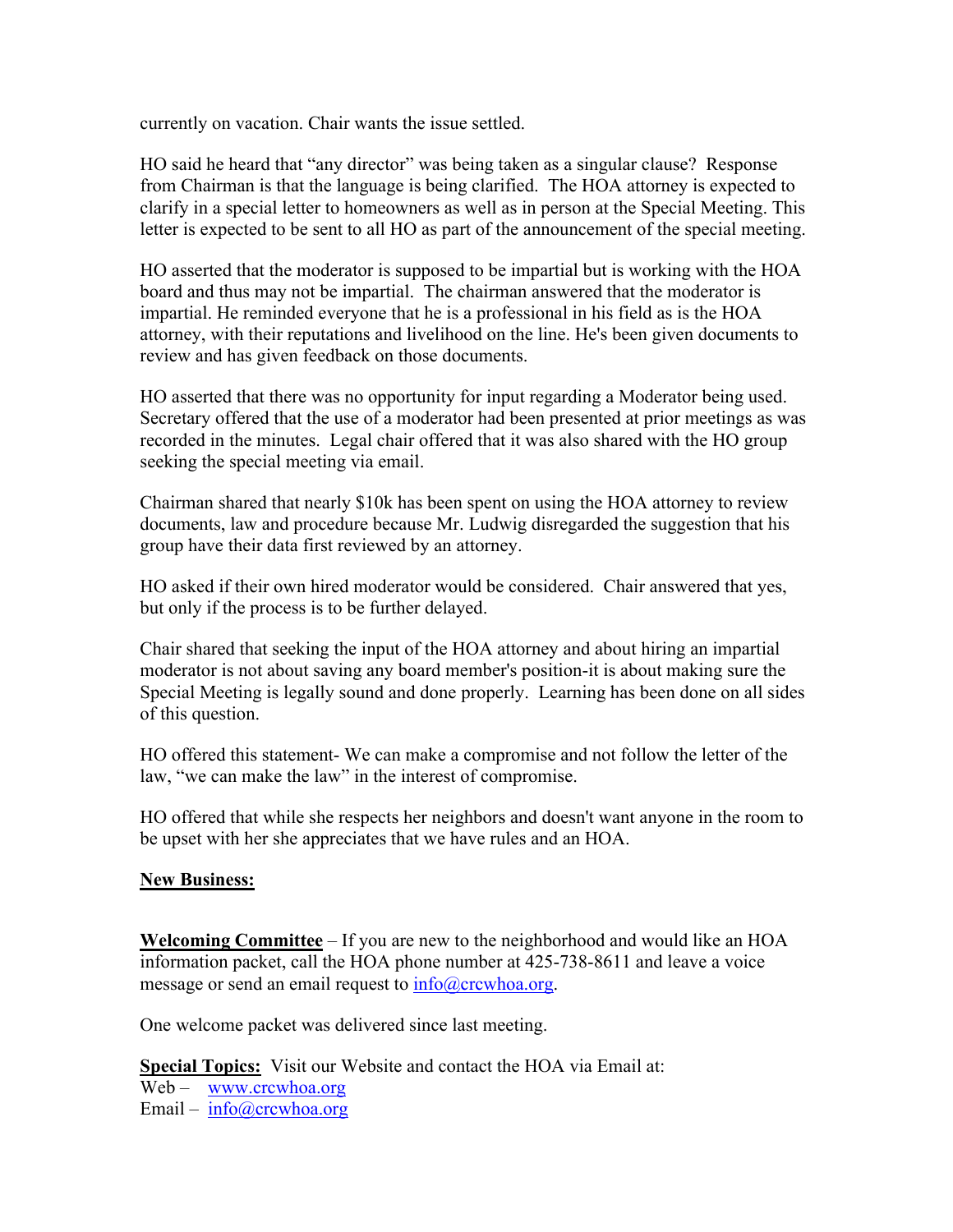A motion was made to adjourn the meeting at 8:15 pm.

## **Next Board Meetings:**

- Oct 19th
- Nov  $16^{th}$
- December  $21^{st}$

Meetings are usually held at **7:00 pm.** at the Sheriff's Office, Albertson's Shopping Center.

All Homeowners are welcome to attend.

## 1. **Candlewood Ridge / Carriage Wood Announcements & Reminders**

**\*ACC Requests** - The HOA CC&Rs and Rules and Regulations documents clearly state that exterior projects such as roofs, painting, fencing, decks and patios require the submission and approval of an ACC request before commencing the project. The ACC has up to 30 days to respond to an ACC request but tries to respond much sooner. It is recommended that if a response to an ACC request has not been received within two weeks, the homeowner contact the ACC Chairperson via email at architecture@crcwhoa.org or by leaving a voice message at 425-227-4227. ACC request

forms can be found in the Fairwood Flyer or on the HOA website at www.crcwhoa.org. *Please do not contact the ACC Chairperson via a home phone number.*

**\*Carriage Wood and Candlewood Ridge Parks** – A policy has been established to maximum safety, minimize liability and maintenance costs, while allowing homeowners of the association to enjoy our parks. Rules to accomplish this include:

- Park hours: 9:00 am until dusk
- No smoking, alcohol, drugs, loud music, golf, motorized vehicles or fireworks are allowed
- Animals must be leashed and owners are responsible for cleaning up after their animals

Please report suspicious activity in the parks by calling 911. Reference case number 09- 179682 when calling.

\***HOA Website -** Visit the CR/CW HOA website at www.crcwhoa.org to read messages on our Bulletin Board, monthly meeting Minutes, Rules and Regulations documents and much more!

\***Trash and Recycle Receptacles –** A friendly reminder to homeowners that Garbage Cans, Recycle and Yard Waste Receptacles are to be properly stored behind a fence or inside the garage where they are not visible from the street.

**\*Webmaster:** Our last webmaster has moved from our neighborhood, therefore we are in need of someone take over this function. The person should be familiar with